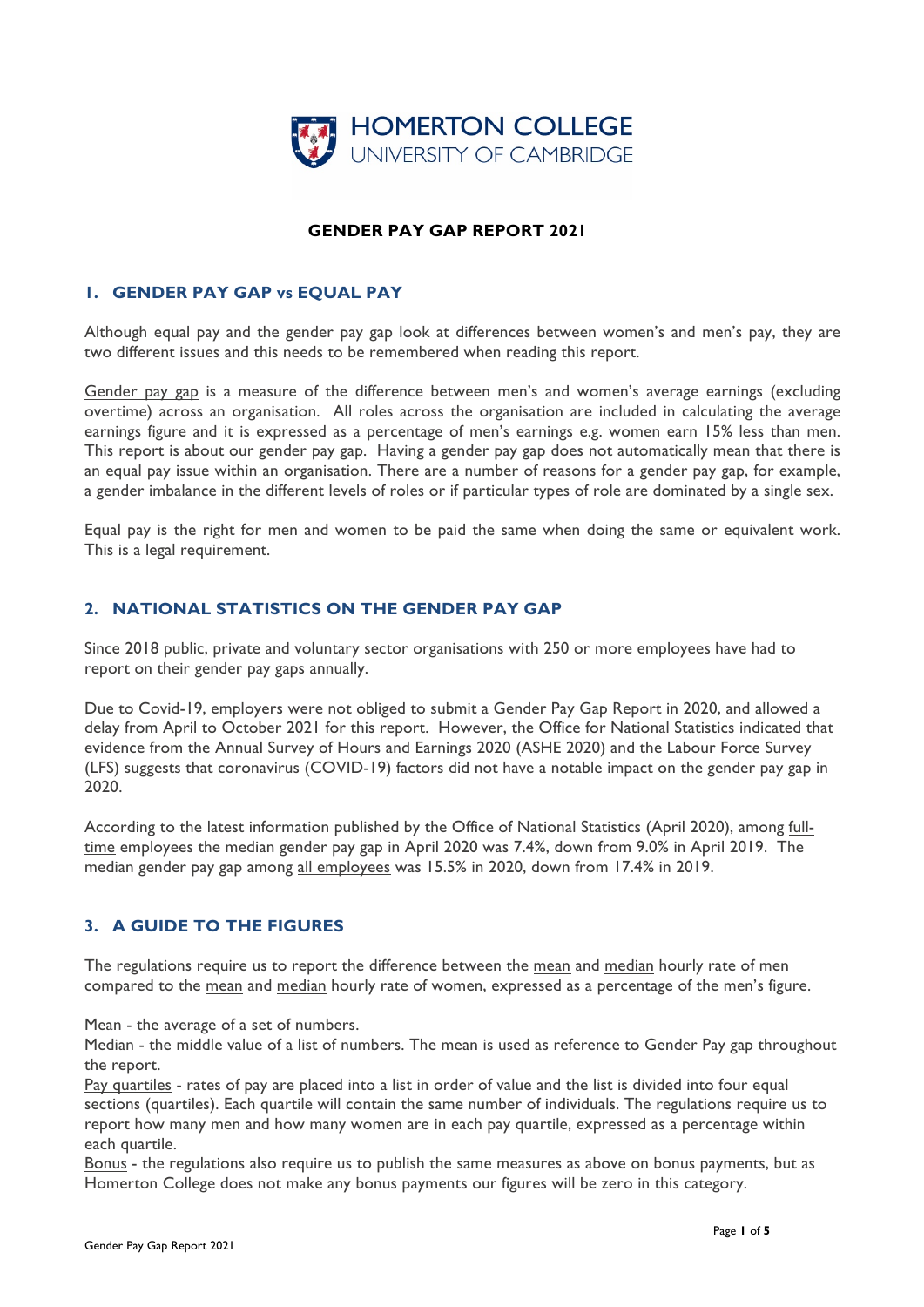#### **4. HOMERTON COLLEGE PAY GAP REPORT FOR 2020**

Due to Covid-19, the College was not required to publish a Gender Pay Gap report in April 2020 (i.e for data as on 5 April 2019). The mean and median gender pay gap figures for 2019/20 were, however, calculated and summarised below.

| 2019 mean: 13.7% | 2019 median: 15.6% |
|------------------|--------------------|
| 2020 mean: 9.9%  | 2020 median: 7.1%  |

The data collected for this 2021 report takes into account all employees employed by Homerton on *5 April 2020* and includes full time and part time employees and casual workers on the payroll on that day. Both academic and non-academic employees are included in the data. The data includes basic pay plus any guaranteed allowances but does not include overtime payments.

A further breakdown of the figures is provided below and figures for 2018 are also included in the comparison for ease of reference.

#### Gender Pay Gap Report – summary of figures for 2018 to 2020

|                | 2018   | 2019      | 2020   | 2018     | 2019      | 2020     |
|----------------|--------|-----------|--------|----------|-----------|----------|
|                | Mean % | Mean %    | Mean % | Median % | Median %  | Median % |
| Gender pay gap | 11.7%  | $13.7%$ 1 | 9.9%   | 4.0%     | $15.6%$ 1 | 7.I%     |

| Pay quartiles         | Men % | Men % | Men % | Women % | Women % | Women % |
|-----------------------|-------|-------|-------|---------|---------|---------|
| Top quartile          | 50.0% | 53.7% | 47.0% | 50.0%   | 46.3%   | 53.0%   |
| Upper middle quartile | 47.8% | 47.8% | 46.2% | 52.2%   | 52.2%   | 53.8%   |
| Lower middle quartile | 37.7% | 47.8% | 54.5% | 62.3%   | 52.2%   | 45.5%   |
| Lower quartile        | 37.7% | 25.4% | 28.8% | 62.3%   | 74.6%   | 71.2%   |

|                       | Mean % | Mean % | Median % | Median % |
|-----------------------|--------|--------|----------|----------|
| Bonus pay gap         | n/a    | n/a    | n/a      | n/a      |
|                       | Men %  | Men %  | Women %  | Women %  |
| % Receiving bonus pay | 0.0%   | 0.0%   | 0.0%     | 0.0%     |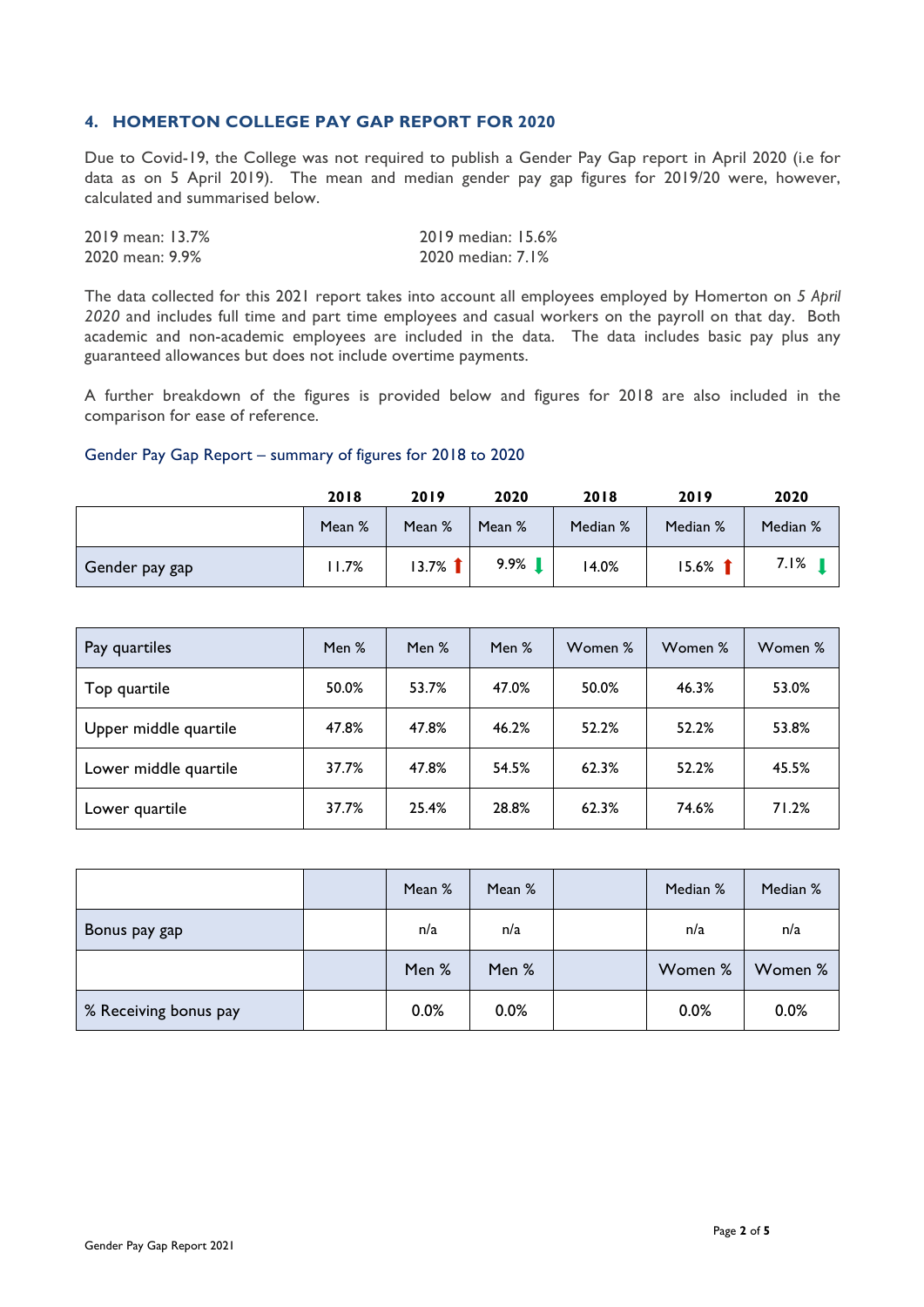# **5. HOMERTON COLLEGE PAY GAP EXPLAINED**



#### 5.1 Gender Pay Gap: Comparison of mean and medians from 2019 to 2020

There was a decrease from 2019 to 2020. All employees and workers on the payroll on 5 April of a given year is taken into consideration when calculating the gender pay gap, including casuals. We have a fluctuating workforce when it comes to DoS/Tutor and casuals.

These figures are significantly lower than the national average. It is, however, important to look at the breakdown of information within the various quartiles to get a better picture of where the College need to focus their attention.

### 5.2 2021 Report - Gender breakdown

#### Total number of males vs females:



In total there were more females than males, however the median gender pay gap is 7.1%, meaning that females earn 7.1% less than males. More information is provided in 5.3 below by looking at the various quartiles.

#### Breakdown of males vs females per quartile:

Rates of pay are placed into a list in order of value and the list is divided into four equal sections (quartiles). Each quartile will contain the same number of individuals. Therefore, individuals who earn the same might be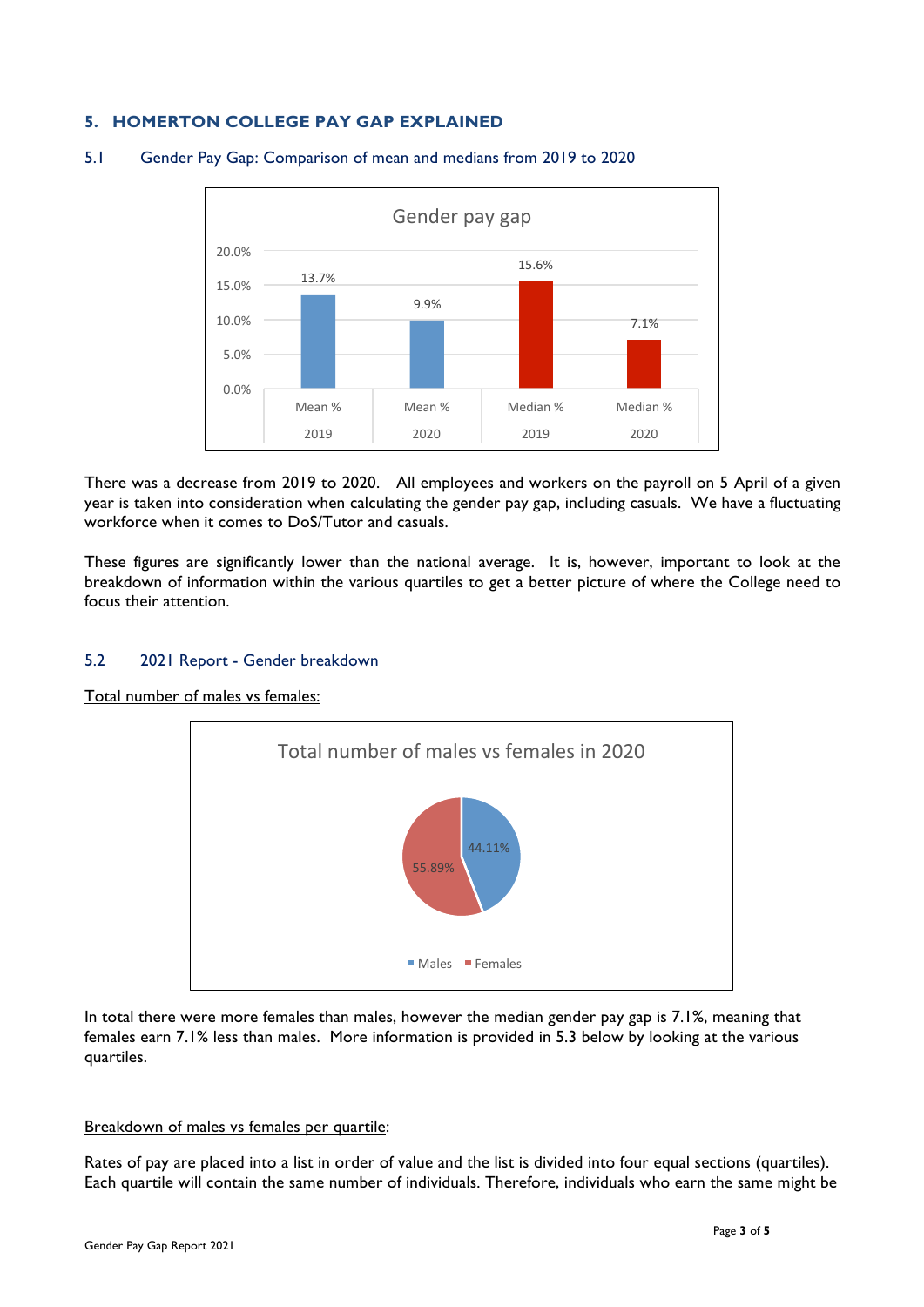slotted into two different quartiles but the graph above indicate that there are more females than males in most of the quartiles, except lower middle quartile. There is a significant difference in the distribution of male vs female in the lower quartile which is an indication that more females are employed in the entry level roles or lower paid roles.

The table below gives an indication of how the percentage of males in the top quartiles decreased and % females increased; and the inverse for the lower quartiles where the percentage of females have decreased. The proportion of females in the lower quartiles are traditionally higher due to the part-time or flexible nature of most of the roles on these levels.

|                       | 2018  | 2019  | 2020  | 2018       | 2019       | 2020       |
|-----------------------|-------|-------|-------|------------|------------|------------|
| Pay quartiles         | Men % | Men % | Men % | Women<br>% | Women<br>% | Women<br>% |
| Top quartile          | 50.0% | 53.7% | 47.0% | 50.0%      | 46.3%      | 53.0%      |
| Upper middle quartile | 47.8% | 47.8% | 46.2% | 52.2%      | 52.2%      | 53.8%      |
| Lower middle quartile | 37.7% | 47.8% | 54.4% | 62.3%      | 52.2%      | 45.5%      |
| Lower guartile        | 37.7% | 25.4% | 28.8% | 62.3%      | 74.6%      | 71.2%      |

# 5.3 2021 Report – hourly rates and gender pay gap per quartile

Mean and median hourly rates for all employees:



Females earn £1.48 less per hour than males. As above, it is important to note that there are more females in the lower quartile (71.2% females vs 28.8% males).

### Median Gender Pay Gap by quartile: